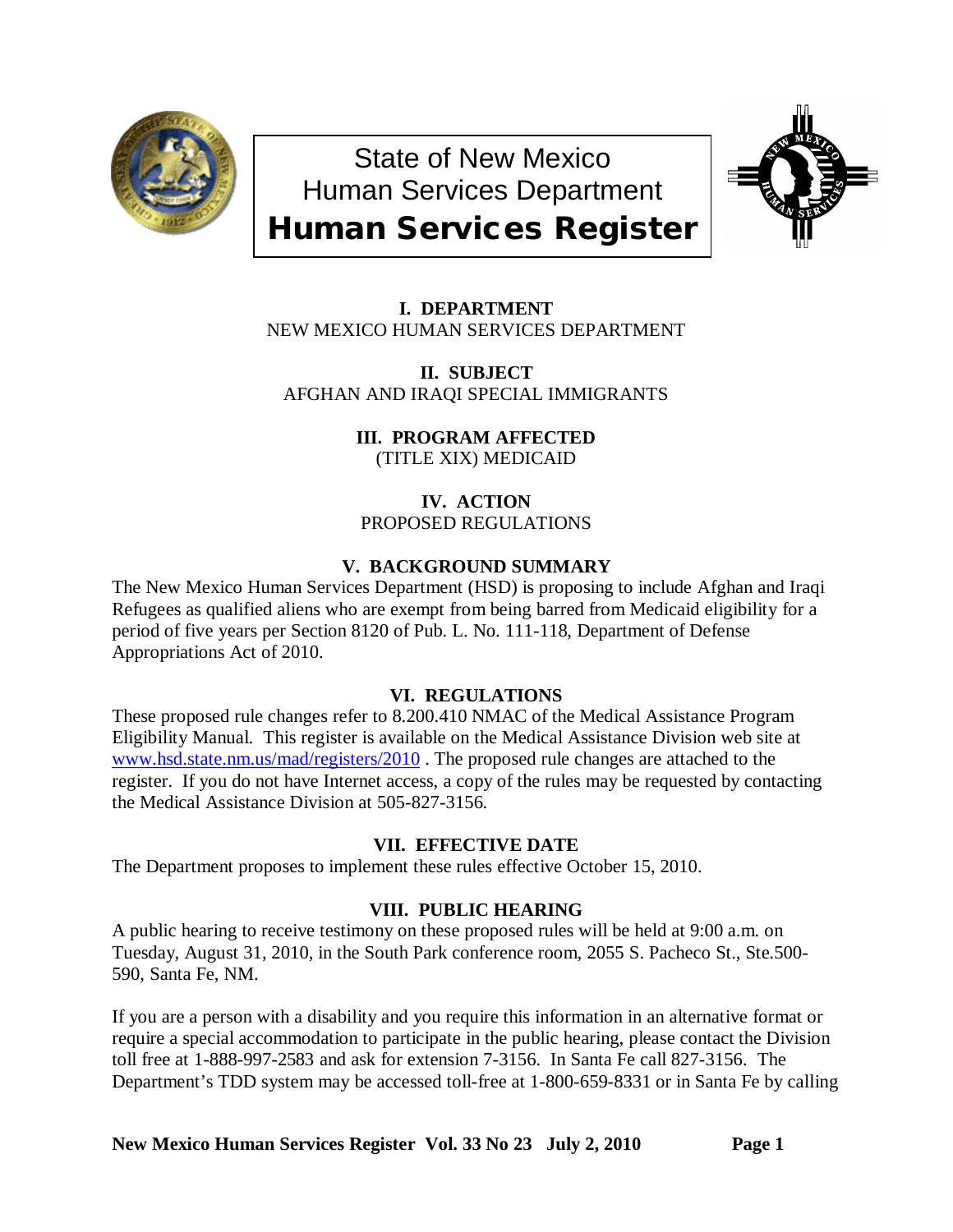827-3184. The Department requests at least ten (10) days advance notice to provide requested alternative formats and special accommodations.

Copies of all comments will be made available by the Medical Assistance Division upon request by providing copies directly to a requestor or by making them available on the MAD website or at a location within the county of the requestor.

## **IX. ADDRESS**

Interested persons may address written or recorded comments to:

Kathryn Falls, Secretary Human Services Department P.O. Box 2348 Santa Fe, New Mexico 87504-2348

These comments must be received no later than 5:00 p.m. on August 31, 2010. Written and recorded comments will be given the same consideration as oral comments made at the public hearing. Interested persons may also address comments via electronic mail to: [Magdalena.Romero@state.nm.us.](mailto:Magdalena.Romero@state.nm.us)

# **X. PUBLICATIONS**

Publication of these rules approved by:

KATHRYN FALLS, SECRETARY HUMAN SERVICES DEPARTMENT